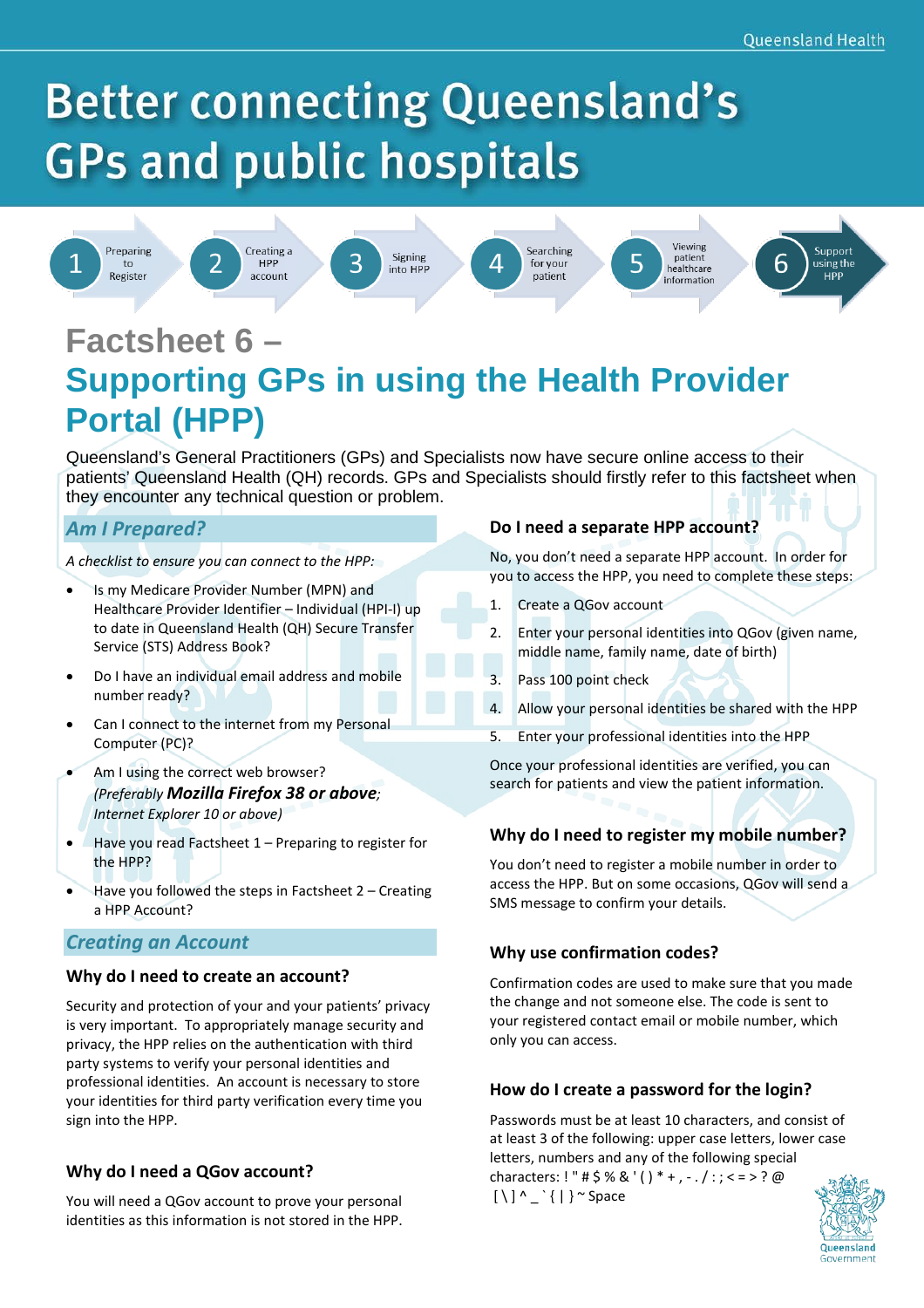### *Personal Identity*

#### **Why do I need to prove my personal identity?**

For your security, QGov requires proof of your identity so you can successfully register.

#### **How do I prove my personal identity?**

To prove your personal identity digitally you must:

- use an email address for the username
- confirm by entering the confirmation code sent to your email address (or mobile phone)
- ente[r your personal details \(i.e. names and date of](https://identity.qld.gov.au/help/faq.html#whatDocumentsDoINeedToProveMyDigitalIdentity)  [birth\)](https://identity.qld.gov.au/help/faq.html#whatDocumentsDoINeedToProveMyDigitalIdentity)
- selec[t your identity documents](https://identity.qld.gov.au/help/faq.html#whatDocumentsDoINeedToProveMyDigitalIdentity) and complete the requested information
- have your document[s successfully validated](https://identity.qld.gov.au/help/faq.html#howAreMyDocumentsChecked)
- when prompted, agree to [share your personal details](https://identity.qld.gov.au/help/faq.html#howDoIShareMyPersonalDetails) with the HPP

This is a one-off process. But if you need t[o change your](https://identity.qld.gov.au/help/faq.html#howDoIChangeMyDetails)  [personal details,](https://identity.qld.gov.au/help/faq.html#howDoIChangeMyDetails) then you will need to resubmit documents that support your new details.

#### **How do I provide documents to prove my personal identity?**

This is referred to as 100 points of identification check. You don't need to supply the physical documents but only the reference number of those documents. However, you must provide a total of 100 points of Australian or stateissued documentation.

Different types of identity documents are worth different points (see table below). You can use different combinations of documents to make up your 100 points, but must include at least one primary document as part of the 100 points.

| <b>Primary documents</b>              | <b>Points</b> |
|---------------------------------------|---------------|
| Australian Birth certificate          | 50            |
| Australian Driver licence             | 60            |
| Australian Passport                   | 50            |
| <b>Secondary documents</b>            | <b>Points</b> |
| Certificate of Australian citizenship | 40            |
| Change of name certificate            | 40            |
| Australian visa                       | 40            |
| Marriage certificate                  | 40            |
| Medicare card                         | 40            |

#### **What personal details do I need to provide?**

You must provide your given name and family name.

Both your given name and family name must match those in your supplied documents.

#### Exceptions:

- Only one document can list a different family name, unless you provide a marriage certificate that shows you have changed your name to either:
	- o your spouse's name; or
	- a combination of your maiden name and your spouse's name using a hyphen or space
- Change of name documents cannot be used to support a change of your name between documents

Note: If you have a single name only, you can visit a customer centre to prove your identity.

#### *Date of birth*

Your full date of birth must match that in your primary supplied document.

#### **What should I do if I can't prove my personal identity using online service?**

If you are unable to prove your identity using the online service, you may choose to visit a customer centre to prove your identity. Currently, there are three customer centres around the State: Brisbane, Gatton and Beaudesert.

# *Professional Identity*

#### **Why do I need to provide my professional registration details?**

For security reasons, we need to ensure you are a realworld person as well as details showing you are a GP practicing in Queensland. Providing both personal and professional identities is a security measure to protect you and your patients before you are allowed to access patient information.

#### **How do I update my professional registration details?**

From the HPP you can update your professional details by clicking on the menu option Professional Registration at the top of the screen. The professional registration page will display your existing details. Any of the fields AHPRA registration number, MPN and HPI-I can be changed.

Note: These details will be verified on-line with the relevant organisations.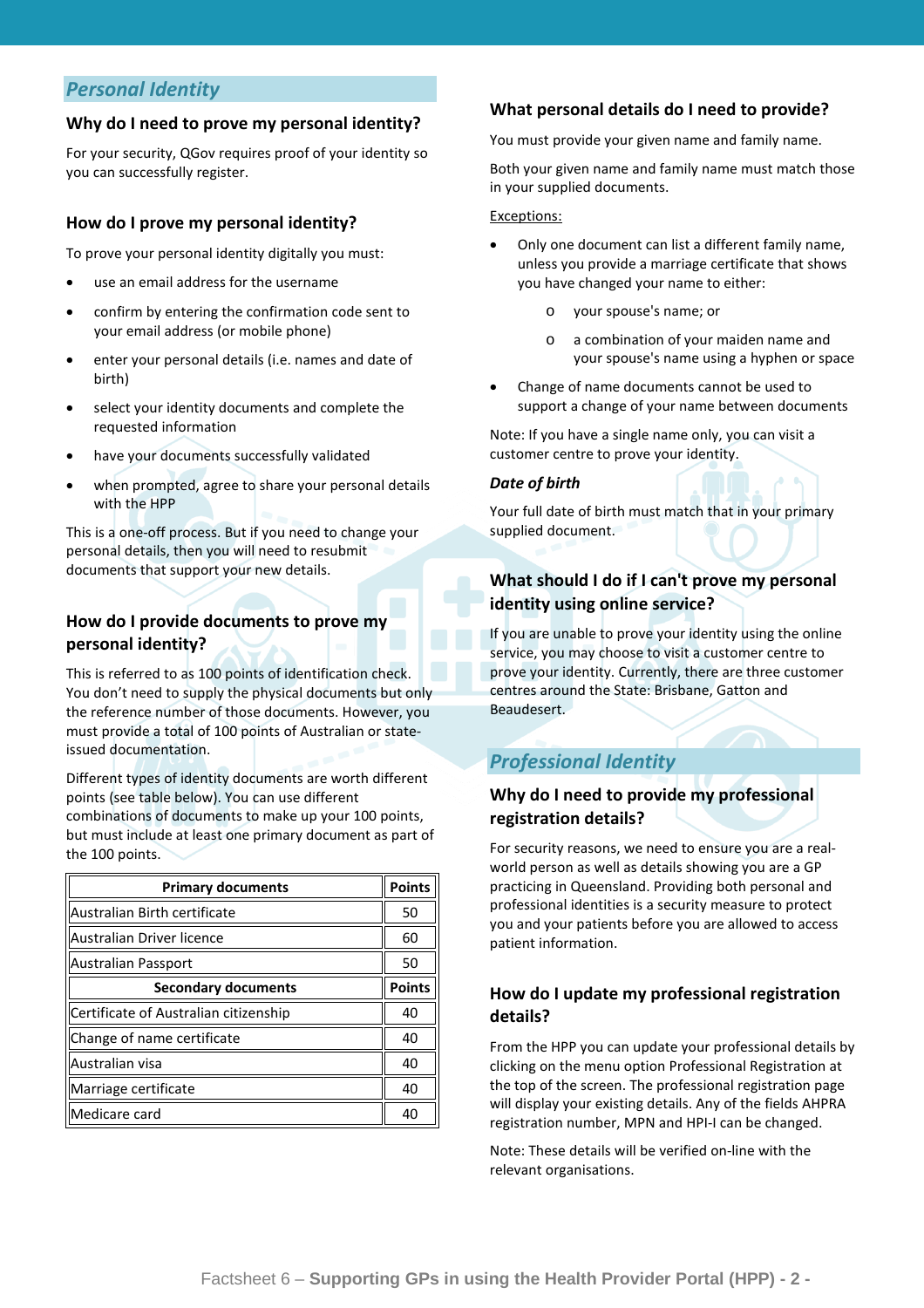#### **Why has the HPP rejected my professional details?**

HPP will display the verification errors. Please take note of the messages displayed, as your AHPRA registration number, MPN and HPI-I may well be correct but have not passed the HPP verification tests. Either retry entering the professional details or contact technical support on 1300 478 439.

#### **Have I been locked out because my professional registration cannot be verified?**

As a security measure to ensure only qualified users are accessing the HPP, the system will lock you out if you have attempted to enter your professional details too many times. Try again later or if you still encounter a problem please contact technical support on 1300 478 439.

# *Sign-in*

#### **What if I forget my login password?**

In the QGov Login and Register page click on *Forgot your password?* link and follow the prompts. QGov will send you a temporary password in an email or SMS message.

#### **What should I do if the QGov Login or Register page is not displayed?**

There is a remote possibility that when you press the login or register button in the HPP that the QGov Login or Register page is not displayed, but another QGov page is displayed. You will be aware of this as there is a QGov banner at the top of the page including your entered username and password. This means you have already been authenticated. Simply follow the instructions on that QGov page displayed and press *Continue*.

#### **Why do I need to 'step up' my login?**

For extra security, you may be asked to 'step up' your login. You can do this by either: using another, more secure login (i.e. QGov login) or confirming an SMS code sent to your mobile phone.

#### **How do I change my username (email)?**

A GP can change their username by selecting 'Manage your QGov Login' on the QGov login screen.

- 1. You will need to enter your current password and new username (email) under the change username fields and select Continue to generate a Confirmation Code.
- 2. The Confirmation Code will be emailed to your new email address. The Confirmation Code needs to be entered immediately as it will expire after a short timeframe.
- 3. Enter the code in the Confirmation Code field and select Continue.
- 4. A message will display advising if the update has

been successful and you will receive an email confirmation to both your new email address and previous email address.

5. Your login username will be your new email address and all future contact will now be sent to your new email address.

If you require further information you can phone 13 QGOV (13 74 68)

# *Update details*

#### **How do I share my personal details?**

When you login to QGov, you will need to share your personal information with the HPP to enable the registration process to be completed online. You may choose either of the following options:

- Always share your personal details; or
- Share your personal details just this once.

If you choose "always share", you will not be asked to share your personal details each time. If you choose "share your details just once", you will be asked if you want to share your personal details each time you access the HPP.

#### **Is it safe to share my QGov personal details with the HPP?**

The QGov information you will be sharing with the HPP is displayed to you prior to entering your sharing option. The information shared is your email address, names and date of birth. Information from the personal identity documentation you provided to QGov is not retained in QGov or shared with the HPP. Your privacy is important, refer to the Privacy Notice on the Terms and Conditions page.

#### **How do I change my sharing preference?**

When you created your QGov account a step for you to complete was sharing your details. Shared details are required for identity validation and access to patient information. You were given the option to always share, share this time only or don't share. If you don't share, you will not proceed to view patient information, if you always share, you will not be asked for validation and proceed straight into the HPP. If you selected share this time only, you will proceed to the HPP, then each time you access the HPP you will need to validate. Changing your sharing preference will give you an option to change the sharing options at login.

- 1. Before logging in on the QGov Login or register page, click on the Manage your QGov identity link;
- 2. Log in using your preferred login;
- 3. Click on the change your details link;
- 4. Tick or untick the checkbox and click on the continue button.